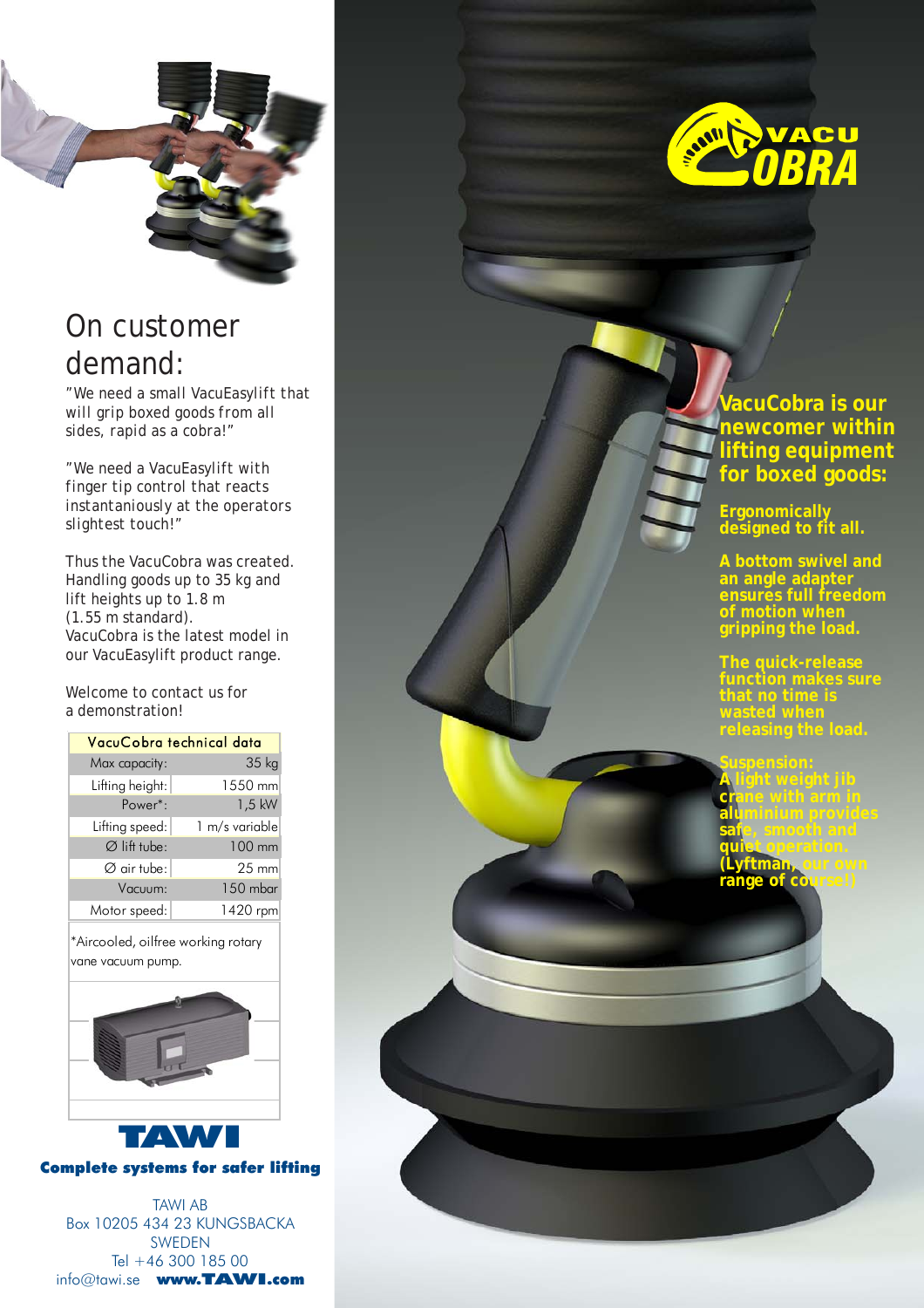

1. ROTATE WITHOUT LIMITS Rotate the goods - not the complete lift unit - to achieve highest possible precision.



2. ADJUSTABLE GRIP The fingertip controls can be moved from right to left side of the handle. Adjustment in seconds.



3. LIFT FROM THE SIDE The suction cup will secure the goods safely from the side as well as from the top.



*TAWI AB was founded in Gothenburg, Sweden in 1923.*

*Head offices and sales offices are situated in Kungsbacka and Stockholm with subsidiaries in the UK, USA, Germany and Holland.*

*We manufacture and distribute ergonomic lifting equipment world wide with well-known trade marks such as VacuEasylift, Protema, Lyftman and Ergolift.*



### **Fax back to us for free info pack! Fax back to us for info pack! fax nr +46 300 189 90**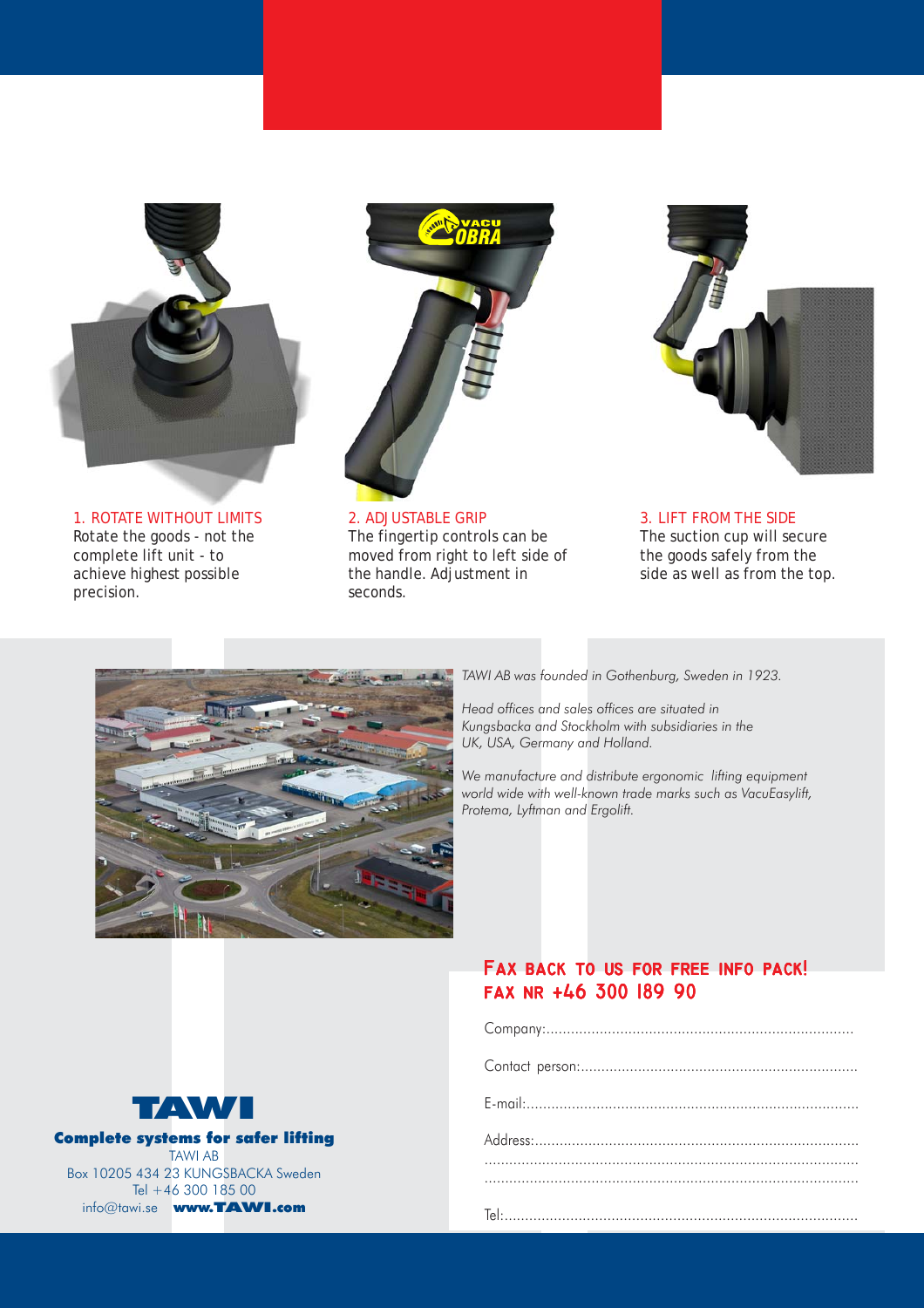#### Balance the unit

The VacuCobra can be vertically balanced without load so that it is always at a convenient and comfortable distance from the operator. See picture below for instructions.



*Adjusting the lift unit vertically, view from below.*

Turn the adjustment knob slowly for desired level of balance.

#### Get to know the controls

The fingertip control (green arrow) is pushed toward the operator for downwards motion. The thumb control (red arrow) is a quick-release function. Press away from operator to release load. (See picture below).



*Controls for downwards motion and quick-release function.*

#### Adjusting the hand controls

The quick-release control can be installed on the right- AND the lefthand side to fit both left- and right handed operators. Moving the control is easy: pull to free and press to install in new position. (See picture below).



Upwards motion is automatic. Use the fingertip control (silver, for downwards motion) to decrease the lifting speed to a desired level.

Move the load horisontally using the overhead crane system or jib crane in which the VacuCobra is suspended.reaches the surface of the load it will automatically grip.

#### Grip the VacuCobra handle!



#### Lift the load

Place the VacuCobra above the load. Lower the VacuCobra by pulling the fingertip control (silver) towards the operator. As soon as the suction cup reaches the surface of the load it will automatically grip. The load can now be lifted.



*Changing position for the quick-release control.*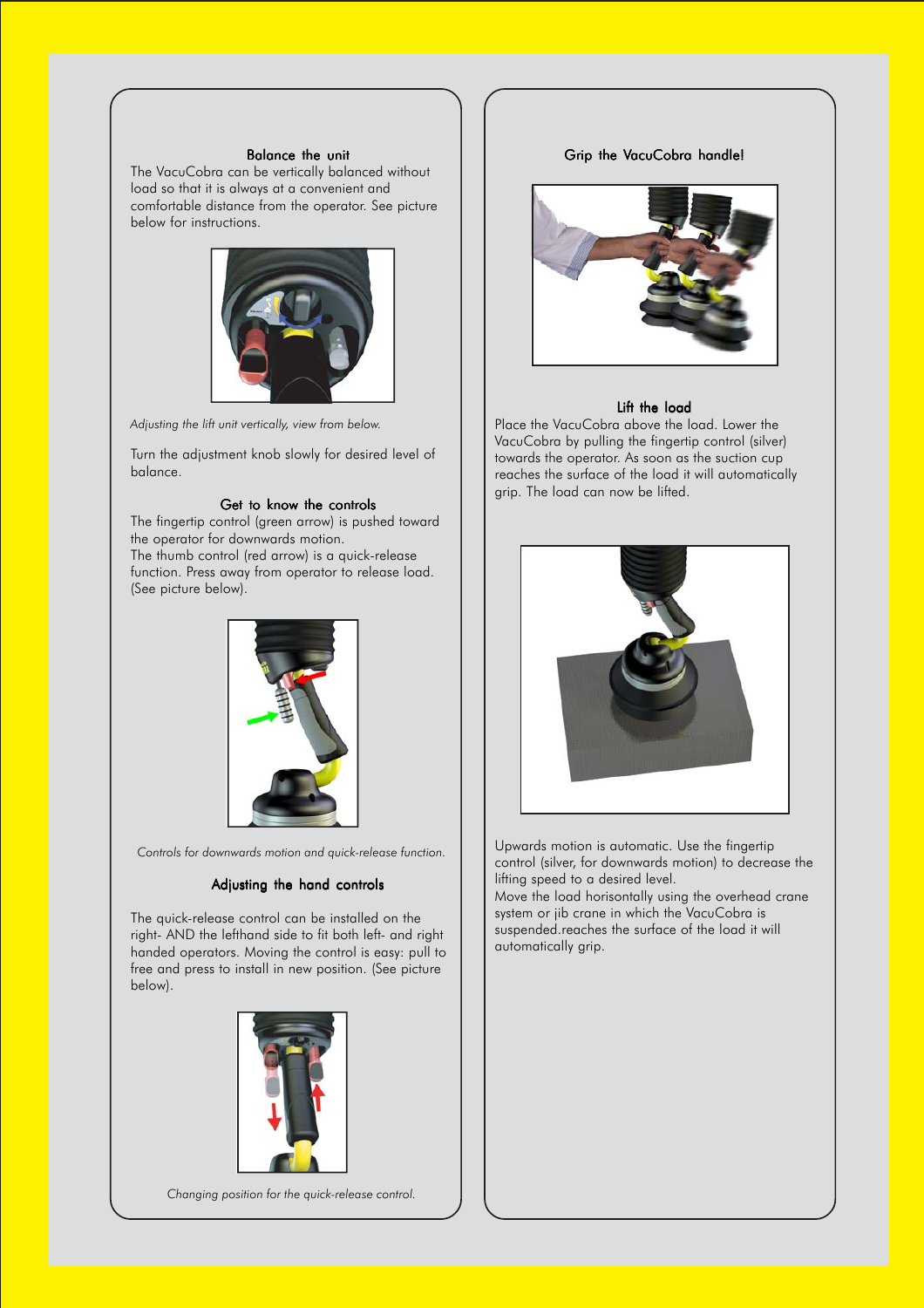

# **Extended range of suction feet for the VacuCobra**

**The complete range of suction feet for VM100/120 are now compatible with the VacuCobra.**

The increasing amount of projects demanding alternative suction feet for the VacuCobra have resulted in an adapter for standard VM100/120 suction feet.

The adapter (art nr 671700 SEK 1.490.-) is installed underneath the bottom swivel.

The suction foot to the right is project nr 2739 with adapter, designed to handle boxes of clothing in a packaging line. The suction cups are placed in the corners so that the unit does not have to be turned to avoid the taped area.



*VacuCobra with adapter for VM120 suction foot art nr 30620. A better choice for poorly taped boxes.*



Complete systems for safer lifting TAWI AB Box 10205 434 23 KUNGSBACKA Tel +46 300 185 00 info@tawi.se www.TAWI.com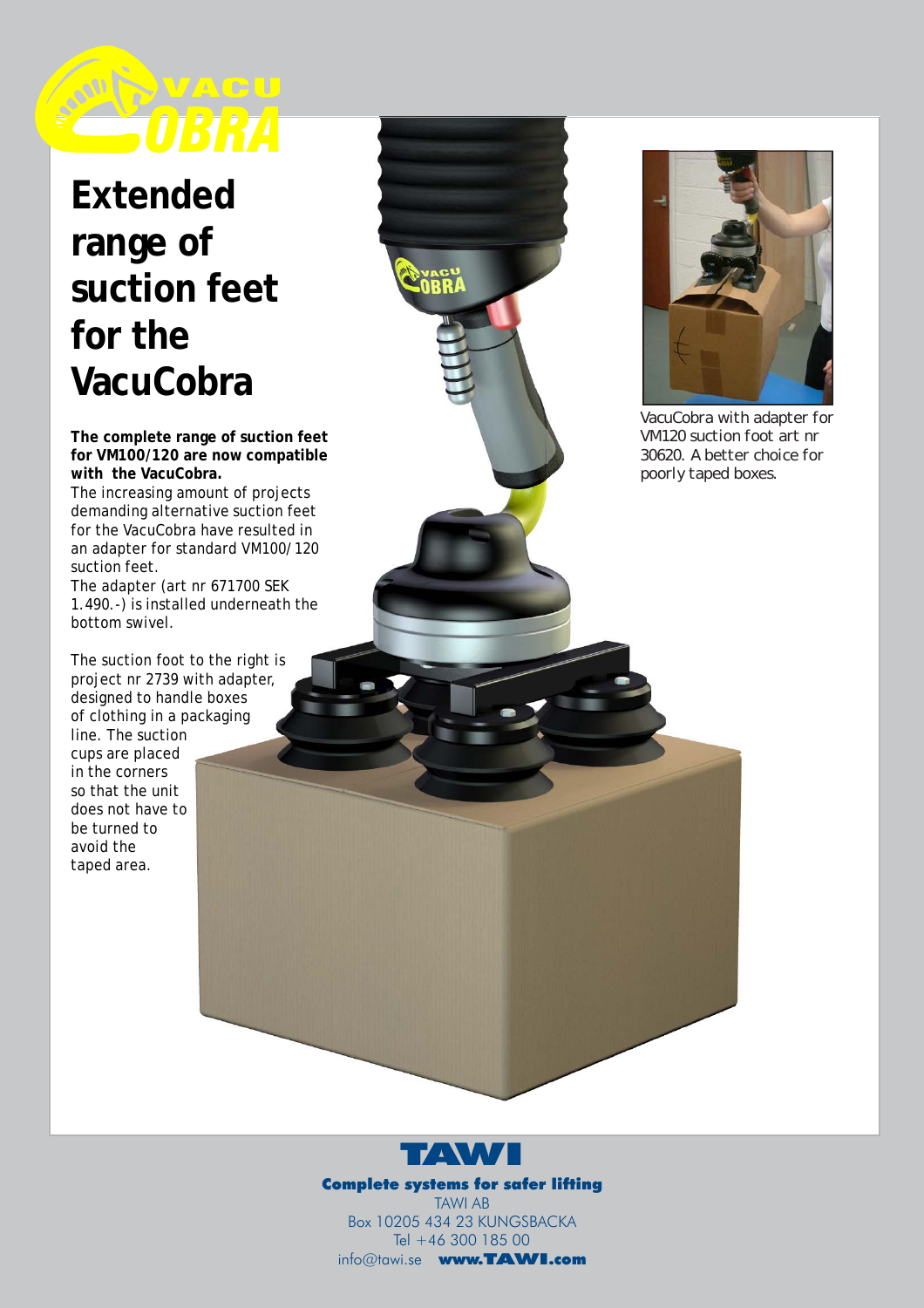

## **VacuCobra** stainless steel version

*Promote the VacuCobra in clean room applications!*

#Complete unit in stainless steel

# Suction cup of silicone rubber suitable for all cleanroom and "foodsafe" applications.

# Silicon handle

#All plastic details in acetal approved for treatment with alcaline dissolvents

# Article number 671000SS





Box 10205 434 23 KUNGSBACKA Sweden Tel +46 300 185 00 info@tawi.se<br>**www.TAWI.com**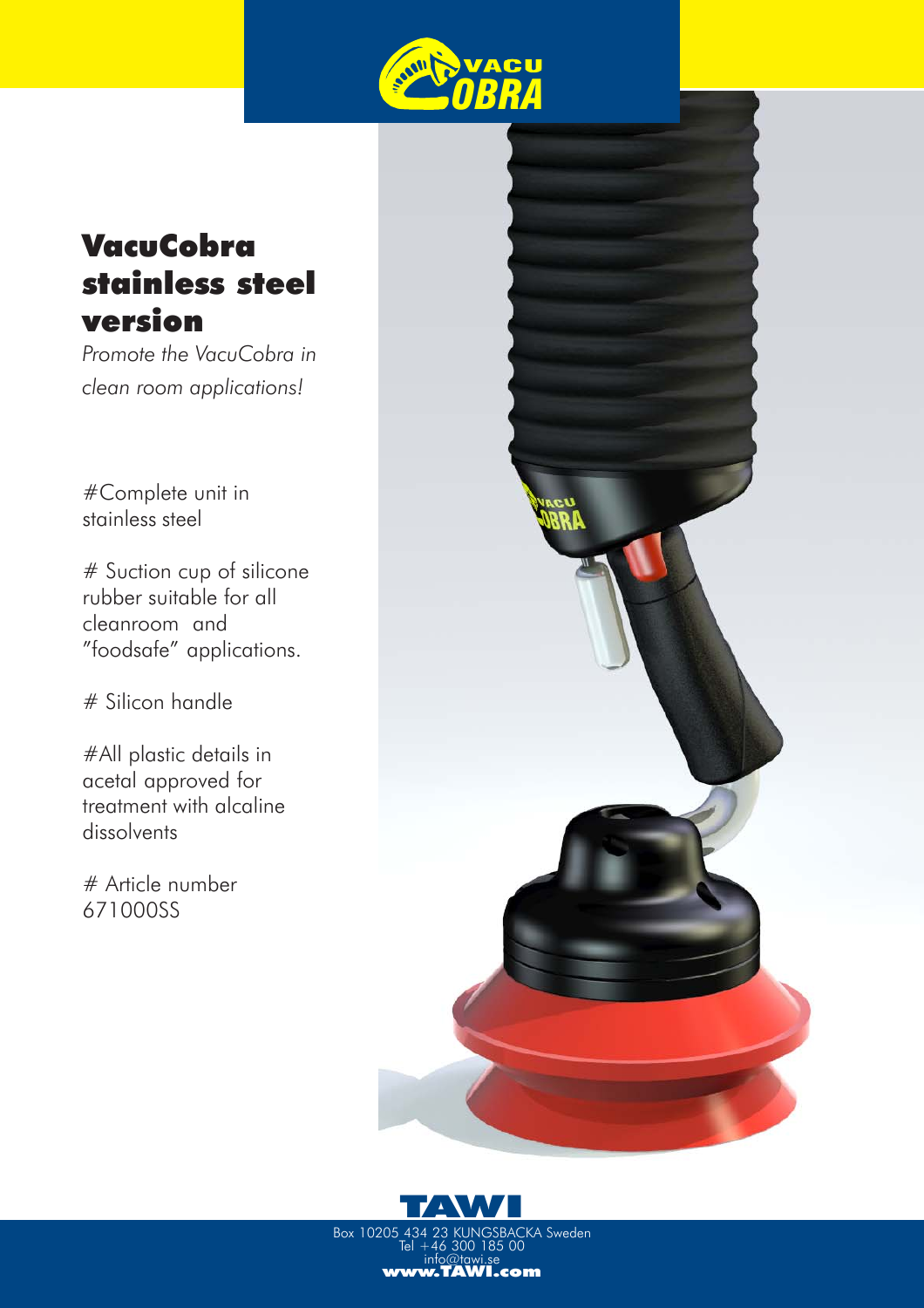



For the suspension of VacuCobra, ALWAYS consider a crane system (light weight LR86/113) as a first hand choice. If a jib crane is the only alternative, please note the recommended pillar height above.



| <b>Type</b> | Load.<br>ka | $\mathbf{A}$             | C D | - Er | ٦F. | Arm<br>profile |
|-------------|-------------|--------------------------|-----|------|-----|----------------|
| LRAV2/40L   | 40          | 2000 300 232 110 150 Ø14 |     |      |     | LR86           |
| LRAV3/40L   | 40          | 3000 300 232 110 150 Ø14 |     |      |     | <b>LR86</b>    |
| LRAV3.5/40L | 40          | 3500 300 232 110 150 Ø14 |     |      |     | <b>I R86</b>   |

Lowbuilt jib crane with arm in

LRAV-L/LRAP-L

TAW

| <b>Type</b>                                                              | For jib arm<br>type** | в              |  | G H J K |  |                    | M |  |
|--------------------------------------------------------------------------|-----------------------|----------------|--|---------|--|--------------------|---|--|
| LPM15361L LRAV2/40L                                                      |                       | Custom<br>made |  |         |  | 300 250 20 Ø24 M12 |   |  |
|                                                                          | LRAV3/40L             |                |  |         |  |                    |   |  |
|                                                                          | LRAV3.5/40L           |                |  |         |  |                    |   |  |
| $**$ lib arm with 1 nce trolley. 2 nce trolley for air tube with loather |                       |                |  |         |  |                    |   |  |